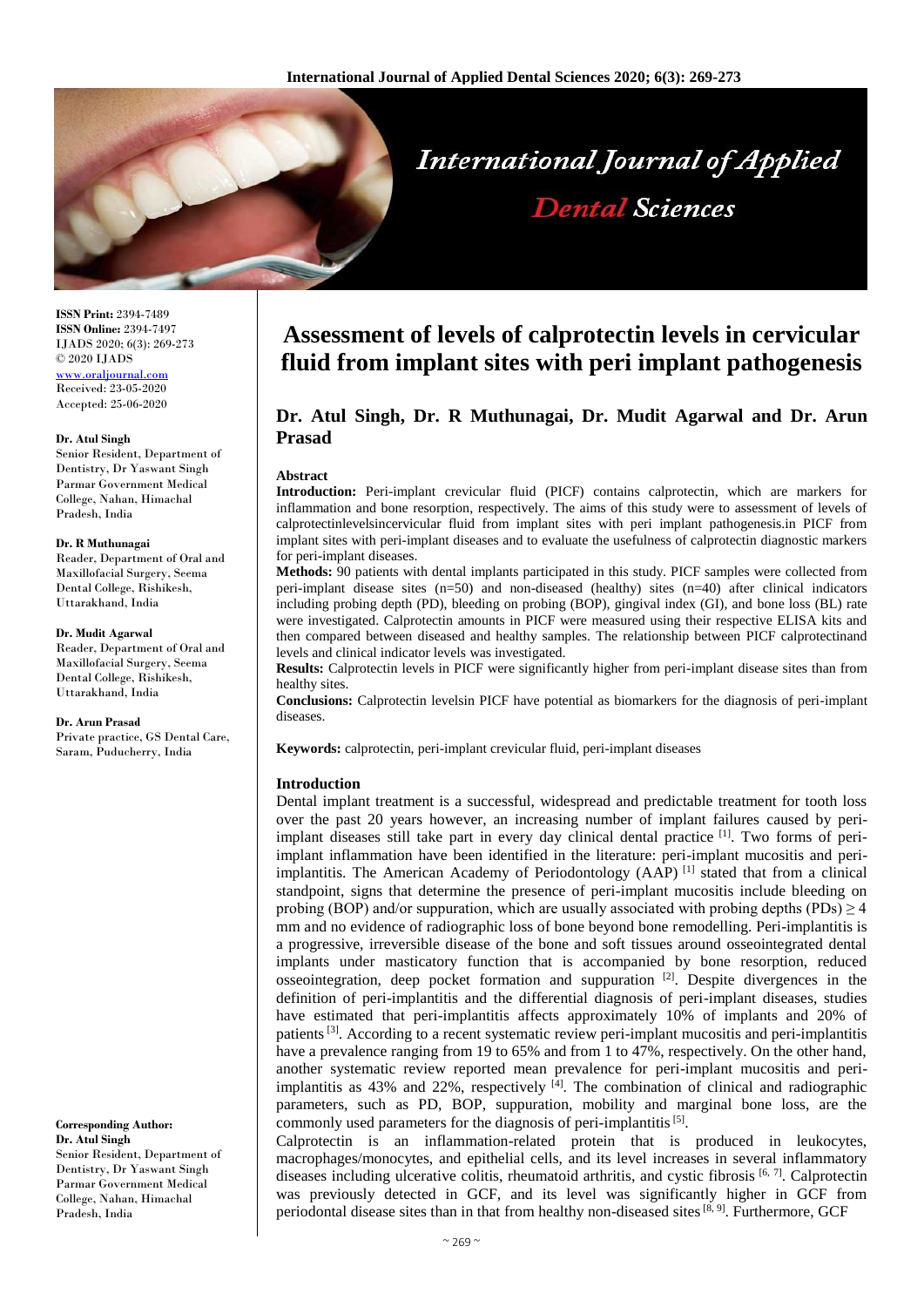calprotectin levels correlated with clinical indicator levels, such as PD, GI, and BOP  $[9, 10]$ , and was shown to predict periodontal disease activity [11]. These findings indicate that calprotectin is a useful inflammatory biomarker for periodontal diseases. Calprotectin was also detected in PICF, but its levels in PICF samples from healthy and peri-implant disease sites were not compared [12].

Today; there is large variation for the threshold of diagnosis for peri-implantitis, which may explain the wide range of percentages reported for its prevalence. Researchers and clinicians are always looking for adjunctive measures to aid in proper disease diagnosis, and the measurement of levels of enzymes possible tool, and have gathered a lot of interest. Therefore, the purpose of this article was to review the current understanding of the enzymes associated with peri-implant diseases and how their level changes took part in the pathogenesis of the disease.

## **Material and Methods**

Patients who received dental implants from 3 to 10 years ago, had healthy or diseased implants with peri-implant diseases, and visited at for the maintenance of dental implants and treatment was recruited for the present clinical study. Total 50 patients (15 males and 35 females; aged 66.7±5.5 years) gave written informed consent after receiving an explanation of this study (Table 1). Participants with healthy and diseased dental implants did not have any systemic inflammatory diseases or a history of antibiotic therapy within 3 months. PD, BOP, and gingival index (GI) were examined as clinical indicators after the collection of PICF. GI scores were evaluated according to modifications of the standard of Löe and Silness. Diseased sites with peri-implant diseases were defined as periodontal sites with PD≥3 mm, BOP negative or positive, and GI score  $\geq$ 1. Healthy implant sites were defined as sites with PD <3 mm, BOP negative, and GI score=0.

| <b>Table 1:</b> Characteristics of participants and examining sites |                 |                 |
|---------------------------------------------------------------------|-----------------|-----------------|
| <b>Participants</b>                                                 |                 |                 |
| Number of participants                                              | 90              |                 |
| Gender (male/female                                                 | 35/55           |                 |
| Age (years)                                                         | $66.7{\pm}5.5$  |                 |
| Examining site                                                      | Healthy         | Diseased        |
| Number of PICF sample                                               | 40              | 50              |
| PD (mm                                                              | $2.22 \pm 0.46$ | $4.90 \pm 1.16$ |
| Gingival index                                                      | $0.0 + 0.0$     | $1.3 \pm 0.5$   |
| BOP-positive rate (%                                                | $0.0 + 0.0$     | $38.0 \pm 13.1$ |

Bone loss rate  $(\% )$  18. $\pm 8.8$  39.6 $\pm 17.0$ 

**Table 1:** Characteristics of participants and examining sites

## **Collection of PICF samples**

PICF sampling and sample preparation PICF samples were collected from peri-implant sites using sterile paper strips. Briefly, PICF sampling sites were isolated with cotton rolls, supra-gingival plaque was removed, and sites were then very gently air-dried. Periopaper (Oraflow Inc., NY, USA) was gently inserted into a peri-implant crevice and held for 30 s. The volume of PICF was measured using a Periotron 8000 (Harco Electronics, Winnipeg, MB, Canada). Paper strips containing blood and pus were not used in the present study. PICF in the paper strip was extracted in 100 μl of phosphatebuffered saline (pH=7.4) containing 0.2 μMphenylmethylsulfonyl fluoride by centrifugation and used in ELISA for calprotectin.

## **Protein determination by ELISA**

Calprotectin in PICF samples was determined using Calprotectin Human ELISA kit® (Hycult Biotech, PB Uden, the Netherlands) according to the instruction manual. Briefly, the extracted PICF solution was diluted to 100-200-fold using dilution buffer provided in the kit. The diluted PICF solution was added to wells coated with an antibody of human calprotectin and incubated at room temperature for 1 h. After washing the wells, a biotinylated anti-calprotectin antibody was added and incubated at room temperature for 1 h. An immune complex in the wells was reacted with a streptavidinperoxidase conjugate for 1 h and further incubated with 3,3′,5,5′-tetramethylbenzidine (TMB) for 15 min in the dark. After stopping the reaction using a stop solution, the absorbance of the reacting solution in wells was determined using a microplate reader at 450 nm. The concentrations of calprotectinwere expressed as nanograms per microliter of PICF

## **Statistical analysis**

Differences in PD, GI, and calprotectin levels, between healthy and diseased groups were statistically analyzed by the Mann-Whitney U test. Differences in the BOP-positive rate between healthy and diseased groups were statistically evaluated using Fisher's exact test. Difference in calprotectin amounts among the GI score 0, 1, and 2 groups were analyzed by the Mann-Whitney U test. Data were analyzed using statistical analysis software (SPSS version 20, IBM, Chicago, IL, USA). P values less than 0.05 were considered to indicate significance.

## **Results**

Characteristics of PICF samples and sites of PICF collection 40 of PICF samples were collected from healthy peri-implant sites and 50 samples from diseased sites (Table 1). The mean PD in diseased sites was 4.90 mm, which was significantly deeper than that of healthy sites (2.22 mm). The mean GI score of diseased sites was 1.3 which was significantly higher than that of healthy sites. A significant difference was observed in the BOP-positive rate between diseased and healthy sites (diseased=38.0 vs healthy=0.0; *P<*0.01). Furthermore, the mean BL rate of peri-implant disease sites was 39.6%, which was approximately 2.2-fold that of healthy sites (18.0%).

Comparison of calprotectin levels between diseased and healthy sites Mean calprotectin amounts in PICF samples from diseased and healthy sites were 166.9 and 37. 1 ng per site, respectively and their mean concentrations were 229.30 and 109.2 ng/μl PICF, respectively. Calprotectin amounts and concentrations in the diseased group were significantly higher than those in the healthy group by approximately 4.5-fold and 2.1-fold, respectively (healthy vs diseased; *P<*0.01).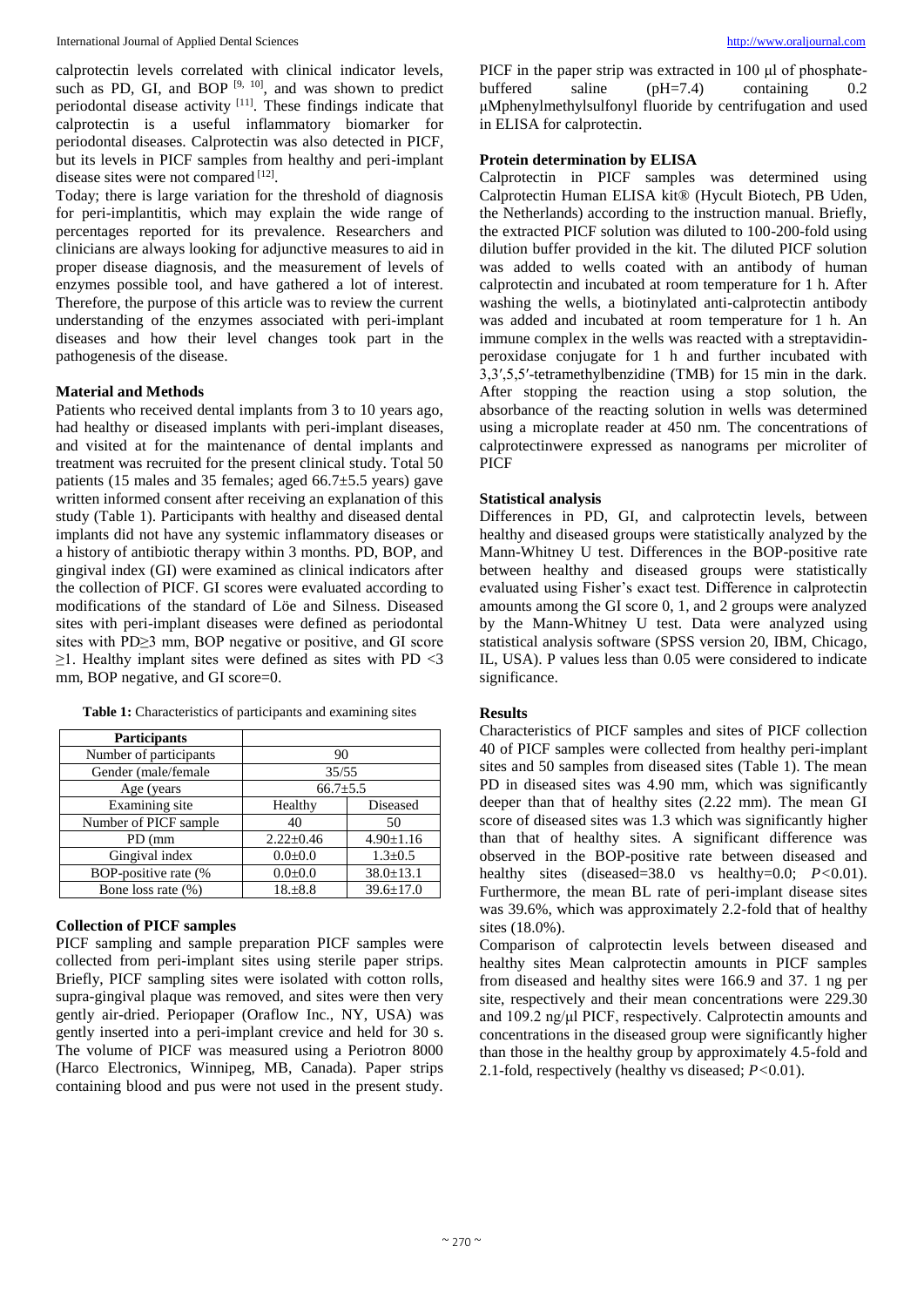

**Graph 1:** Comparison of mean calprotectin amounts levels between diseased and healthy sites



**Graph 2:** Comparison of Mean concentration of calprotectin levels between diseased and healthy sites

## **Discussion**

The present study demonstrated that calprotectin amounts and concentrations in PICF samples were significantly higher from diseased sites than from healthy sites, and a positive association was observed between calprotectin levels and clinical indicators such as PD and GI scores. This result for peri-implant diseases was similar to previous findings obtained in diagnostic studies on periodontal diseases [13, 14].

We did not classify peri-implant diseases into peri-implant mucositis and peri-implantitis in this study. Peri-implant mucositis does not show BL, whereas peri-implantitis shows BL of more than 2.5 or 3 mm on intra-oral radiographs  $[15, 16]$ . Figuero *et al.* [17]. Introduced plural diagnostic criteria for peri-implant mucositis and peri-implantitis. Rakic et al. [18]. Defined peri-implantitis as a PD of more than 5 mm, BOP positive, and BL of at least two threads of implant. Furthermore, Sanz et al. <sup>[19]</sup>. Elevated calprotectin levels in diseased groups might be due to the increased activation of inflammatory cells by bacterial components as well as greater release of intracellular material in gingivitis and periodontitis  $[20, 21, 22]$ . As a result, calprotectin could contribute to the host inflammatory immune defense against bacteria in periodontal disease [23, 24, 25, 26] . In an *in vitro* study, epithelial calprotectin was shown to promote resistance to *Porphyromonas* gingivalis invasion and thereby reduce bacterial invasion<sup>[23]</sup>. A significant difference was noted in calprotectin amounts

between GI-0 group and GI-1 or GI-2 group, suggesting that PICF calprotectin indicates initial, weak inflammation in periimplant diseases because calprotectin is mainly existed in leukocytes that more express at early stage of inflammation and acute inflammation  $[27, 28]$ . In contrast, there was a little difference of the median of calprotectin level between the GI-1 and GI-2 groups, but not significant difference, supposing that calprotectin amounts may reach to almost the maximum level at inflammation sites with GI-1 and GI-2

We evaluated BL around dental implants using Schei *et al*.'s method <sup>[29]</sup>. Which has been used to evaluate BL rate in periodontal diseases. The mean BL rate was significantly higher at peri-implant disease site than at healthy sites without inflammation and deep PD. The ability of some biomarkers including pro-inflammatory cytokines, inflammation-related factors, and proteolytic enzymes to diagnose peri-implant diseases has been examined [30, 31]. Treatments for peri-implant diseases are selected by CIST  $[32]$ . In which clinical indicators including PD, BOP, implant mobility, and BL on radiographs are used to diagnose peri-implant diseases. However, these clinical indicators are not considered to be sufficiently accurate or objective for the diagnosis of peri-implant diseases.

#### **Conclusions**

Our data show that calprotectin levels in crevicular fluid were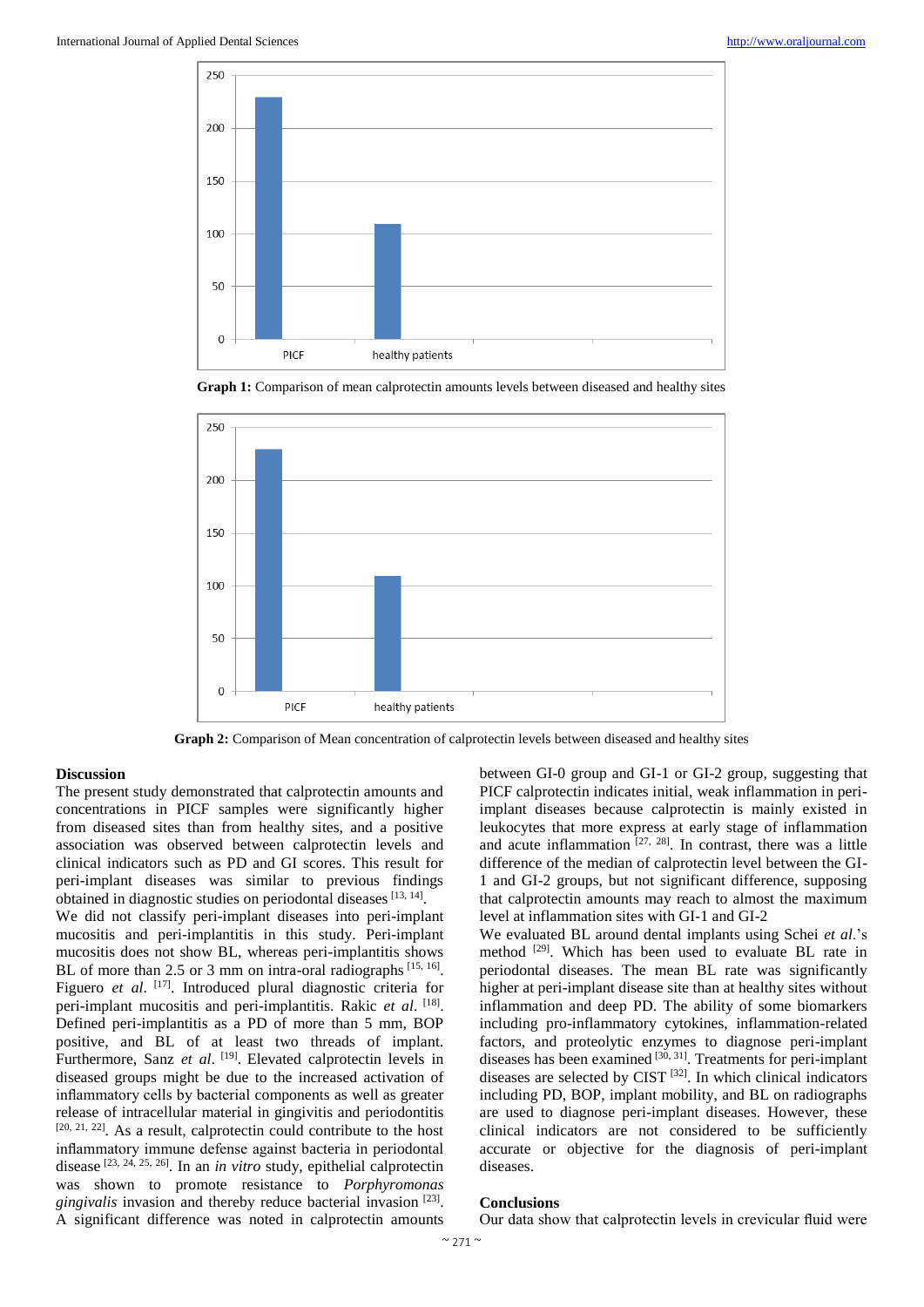able to predict site-specific periodontal disease activity in the study population. Detection of site-specific activity was related to disease activity on subject basis. The calculated cutoff levels provide a dichotomous basis for prospective evaluation of calprotectin as a diagnostic marker for monitoring periodontal treatment

## **Reference**

- 1. Peri-implant mucositis and peri-implantitis: a current understanding of their diagnoses and clinical implications. J Periodontol. 2013; 84(4):436-43.
- 2. Smeets R, Henningsen A, Jung O, Heiland M, Hammächer C, Stein JM *et al*. Definition, etiology, prevention and treatment of peri-implantitis-a review. Head Face Med. 2014; 10:34.
- 3. Mombelli A, Muller N, Cionca N. The epidemiology of peri-implantitis. Clin Oral Implants Res. 2012; 23(Suppl6):67-76.
- 4. Derks J, Tomasi C. Peri-implant health and disease. A systematic review of current epidemiology. Clin Oral Implants Res. 2012; 23(Suppl6):67-76.
- 5. Heitz-Mayfield LJ. Peri-implant diseases: diagnosis and risk indicators. J Clin Periodontol. 2008; 35(8 Suppl):292-304.
- 6. Fagerhol MK, Andersson KB, Naess-Andersen CF, Brandtzaeg P, Dale I. Calprotectin (the L1 leukocyte protein). In: Smith UL, Dedman JR, editors. Stimulus response coupling: the role of intracellular calciumbinding proteins. Boca Raton, FL: CRC Press, 1990, 187- 210.
- 7. Stříž I, Trebichavský I. Calprotectin-a pleiotropic molecule in acute and chronic inflammation. Physiol Res. 2004; 53:245-53.
- 8. Kido J, Nakamura T, Kido R, Ohishi K, Yamuchi N, Kataoka M *et al*. Calprotectin, a leukocyte protein related to inflammation, in gingival crevicular fluid. J Periodontal Res. 1998; 33:434-7.
- 9. Kido J, Nakamura T, Kido R, Ohishi K, Yamuchi N, Kataoka M *et al*. Calprotectin in gingival crevicular fluid correlates with clinical and biochemical markers of periodontal disease. J Clin Periodontol. 1999; 26:653-7.
- 10. Nakamura T, Kido J, Kido R, Ohishi K, Yamuchi N, Kataoka M *et al*. The association of calprotectin level in gingival crevicular fluid with gingival index and the activities of collagenase and aspartate aminotransferase in adult periodontitis patients. J Periodontol. 2000; 71:361-7.
- 11. Kaner D, Bernimoulin JP, Dietrich T, Kleber BM, Friedmann A. Calprotectin levels in gingival crevicular fluid predict disease activity in patients treated for generalized aggressive periodontitis. J Periodontal Res. 2011; 46:417-26.
- 12. Friedmann A, Friedrichs M, Kaner D, Kleber BM, Bernimoulin JP. Calprotectin and cross-linked N-terminal telopeptides in peri-implant and gingival crevicular fluid. Clin Oral Implants Res. 2006; 17:527-32.
- 13. Kido J, Nakamura T, Kido R, Ohishi K, Yamuchi N, Kataoka M *et al*. Calprotectin, a leukocyte protein related to inflammation, in gingival crevicular fluid. J Periodontal Res. 1998; 33:434-7.
- 14. Kajiura Y, Lew JH, Ikuta T, Nishikawa Y, Kido J, Nagata T *et al*. Clinical significance of GCF sIL-6R and calprotectin to evaluate the periodontal inflammation. Ann Clin Biochem. 2017; 54:664-70.
- 15. Renvert S, Lindahl C, RoosJansåker AM, Persson GR.

Treatment of periimplantitis using an Er: YAG laser or an air-abrasive device: a randomized clinical trial. J Clin Periodontol. 2011; 38:65-73.

- 16. Schwarz F, Sahm N, Iglhaut G, Becker J. Impact of the method of surface debridement and decontamination on the clinical outcome following combined surgical therapy of peri-implantitis: a randomized controlled clinical study. J Clin Periodontol. 2011; 38:276-84.
- 17. Figuero E, Graziani F, Sanz I, Herrera D, Sanz M. Management of peri-implant mucositis and periimplantitis. Periodontol. 2000; 2014(66):255-73.
- 18. Rakic M, Struillou X, Petkovic-Curcin A, Matic S, Canullo L, Sanz M *et al*. Estimation of bone loss biomarkers as a diagnostic tool for peri-implantitis. J Periodontol. 2014; 85:1566-74.
- 19. Sanz M, Chapple IL, on behalf of Working Group 4 of the VIII European Workshop on Periodontology. Clinical research on peri-implant diseases: consensus report of working group 4. J Clin Periodontol. 2012; 39(Suppl. 12):202-6.
- 20. Champagne CM, Buchanan W, Reddy MS, Preisser JS, Beck JD, Offenbacher S *et al*. Potential for gingival crevice fluid measures as predictors of risk for periodontal diseases, Periodontol. 2000; 31(2003):167- 180.
- 21. Kido J, Kido R, Suryono M, Kataoka M, Fagerhol MK, Nagata T *et al*. Calprotectin release from human neutrophils is induced by *Porphyromonas gingivalis* lipopolysaccharide via the CD-14-Toll-like receptornuclear factor κ Bpath way, J Periodont Res. 2003; 38:557-563.
- 22. Kido J, Kido R, Suryono M, Kataoka M, Fagerhol MK, Nagata T. Induction of calprotectin release by *Porphyromonas gingivalis* lipopolysaccharide in human neutrophils, Oral Microbiol Immunol. 2004; 19:182-187.
- 23. Nisapakultorn K, Ross KF, Herzberg MC. Calprotectin expression *in vitro* by oral epithelial cells confers resistance to infection by *Porphyromonas gingivalis*, Infect Immun. 2001; 69:4242-4247.
- 24. Miyasaki KT, Bodeau AL, Murthy AR, Lehrer RI. *In vitro* antimicrobial activity of the human neutrophil cytosolic S-100 protein complex, calprotectin, against *Capnocytophaga sputigena*, J Dent Res. 1993; 72:517- 523.
- 25. Suryono M, Kido J, Hayashi N, Kataoka M, Nagata T. Effect of *Porphyromonas gingivalis* lipopolysaccharide, tumor necrosis factor-alpha, and interleukin-1beta on calprotectin release in human monocytes, J Periodontol. 2003; 74:1719-1724.
- 26. Suryano M, Kido J, Hayashi N, Kataoka M, Nagata T. Calprotectin expression in human monocytes: induction by *Porphyromonas gingivalis* lipopolysaccharide, tumornecrosis factor-alpha, and interleukin-1beta, J Periodontol. 2005; 76:437-442.
- 27. Fagerhol MK, Andersson KB, Naess-Andersen CF, Brandtzaeg P, Dale I. Calprotectin (the L1 leukocyte protein). In: Smith UL, Dedman JR, editors. Stimulus response coupling: the role of intracellular calciumbinding proteins. Boca Raton, FL: CRC Press, 1990, 187- 210.
- 28. Stříž I, Trebichavský I. Calprotectin-a pleiotropic molecule in acute and chronic inflammation. Physiol Res. 2004; 53:245-53.
- 29. Schei O, Waerhaug J, Lovdal A, Arno A. Alveolar bone loss as related to oral hygiene and age. J Periodontol.